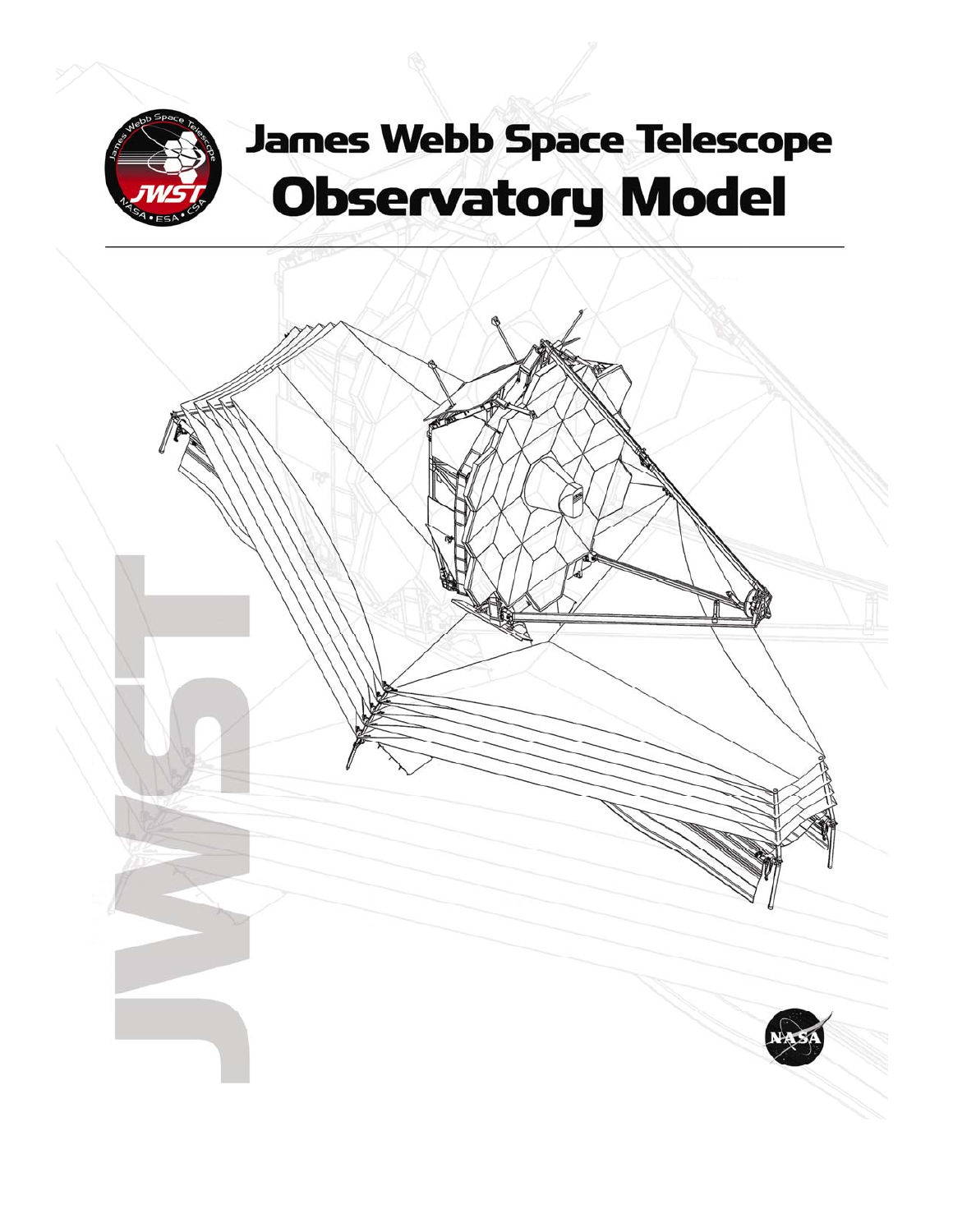

National Aeronautics and Space Administration

Goddard Space Flight Center

Greenbelt, Maryland 20771



# **James Webb Space Telescope**

# **Observatory Model**

# **Building Instructions**

#### **OVERVIEW**

This model is designed to help students understand the operation of the James Webb Space Telescope.

Throughout the assembly of this model, students and model enthusiasts will encounter different phases of development and assembly of the spacecraft.

#### **OBJECTIVES**

- $\triangleright$  To develop and understand the purpose of each part
- $\triangleright$  To see clearly how all the parts fit together
- ¾ To learn about the First Light Objects, Galaxy Assembly, Birthplaces of Stars, and Evolution of Planetary Systems, and Life Support
- $\triangleright$  To work in teams to accomplish the above objectives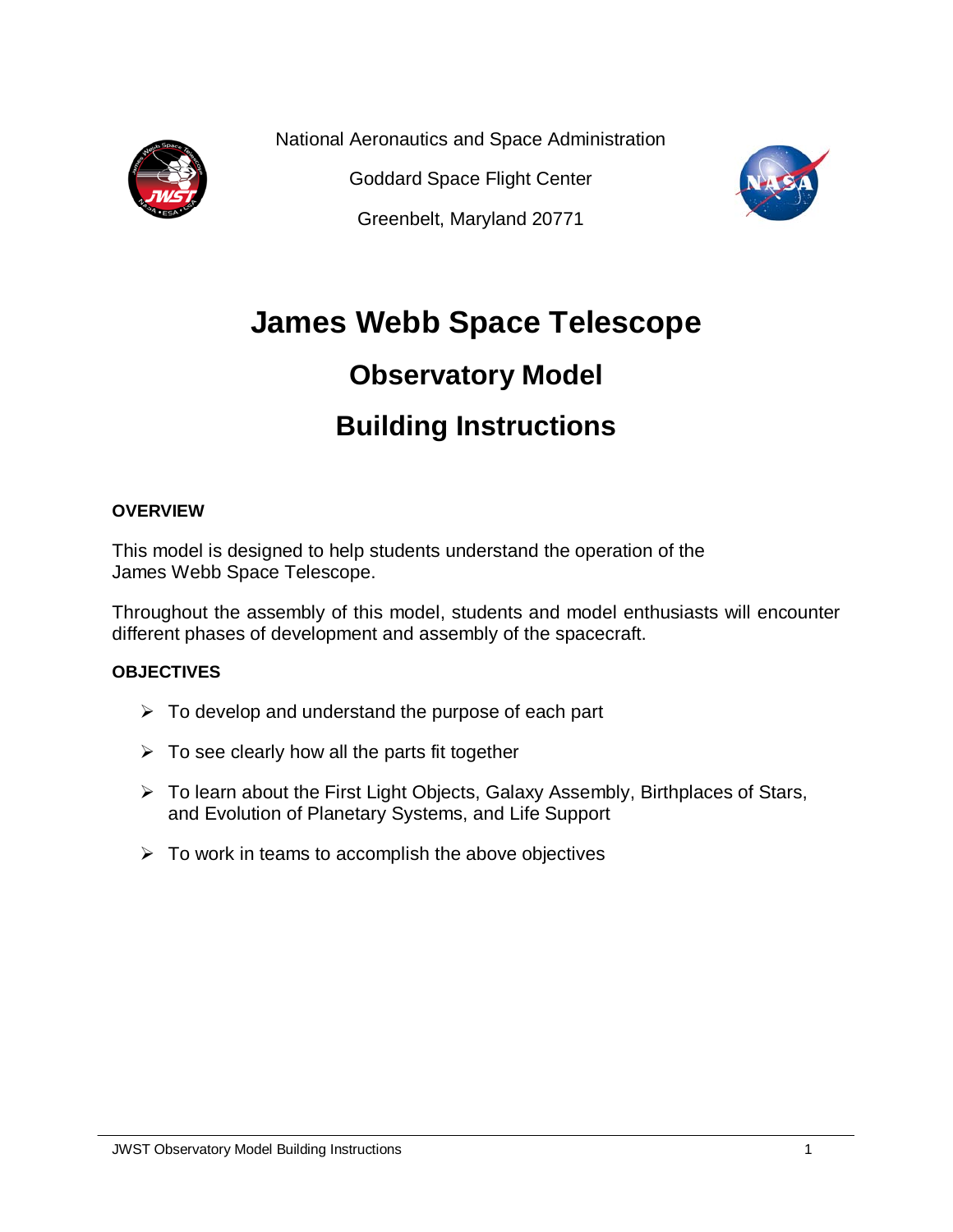## **Supplies**

#### **6TH GRADER AND UNDER**

The supplies needed for building this project are:

- 1. Color Printer (preferably) or black and white is okay; one that can print on card stock
- 2. 1 package 110# white card stock (available at office supply stores)
- 3. Standard bond printer paper
- 4. OR go to your local copy or office supply store and have them print out the file to save on buying full packages of white card stock or standard bond printer paper
- 5. Standard #2 Pencil
- 6. Children's scissors (pointed-end type)
- 7. Elmer's Glue
- 8. Scotch Tape
- 9. 12 inch Plastic Ruler
- 10. Safe surface and place with plenty of room to cut out paper parts and assemble them with space to allow glued pieces to dry
- 11. Paper towels or wet naps to wipe glue from fingers
- 12. Popsicle sticks (can be used to apply Elmer's Glue on small parts and to remove excess up glue)

#### **7TH GRADERS AND UP**

- 1. Color Printer (preferably) or black and white is okay; one that can print on card stock
- 2. 1 package 110# white card stock (available at office supply stores)
- 3. Standard bond printer paper
- 4. OR go to your local copy or office supply store and have them print out the file to save on buying full packages of white card stock or standard bond printer paper
- 5. Mini Hot Glue Gun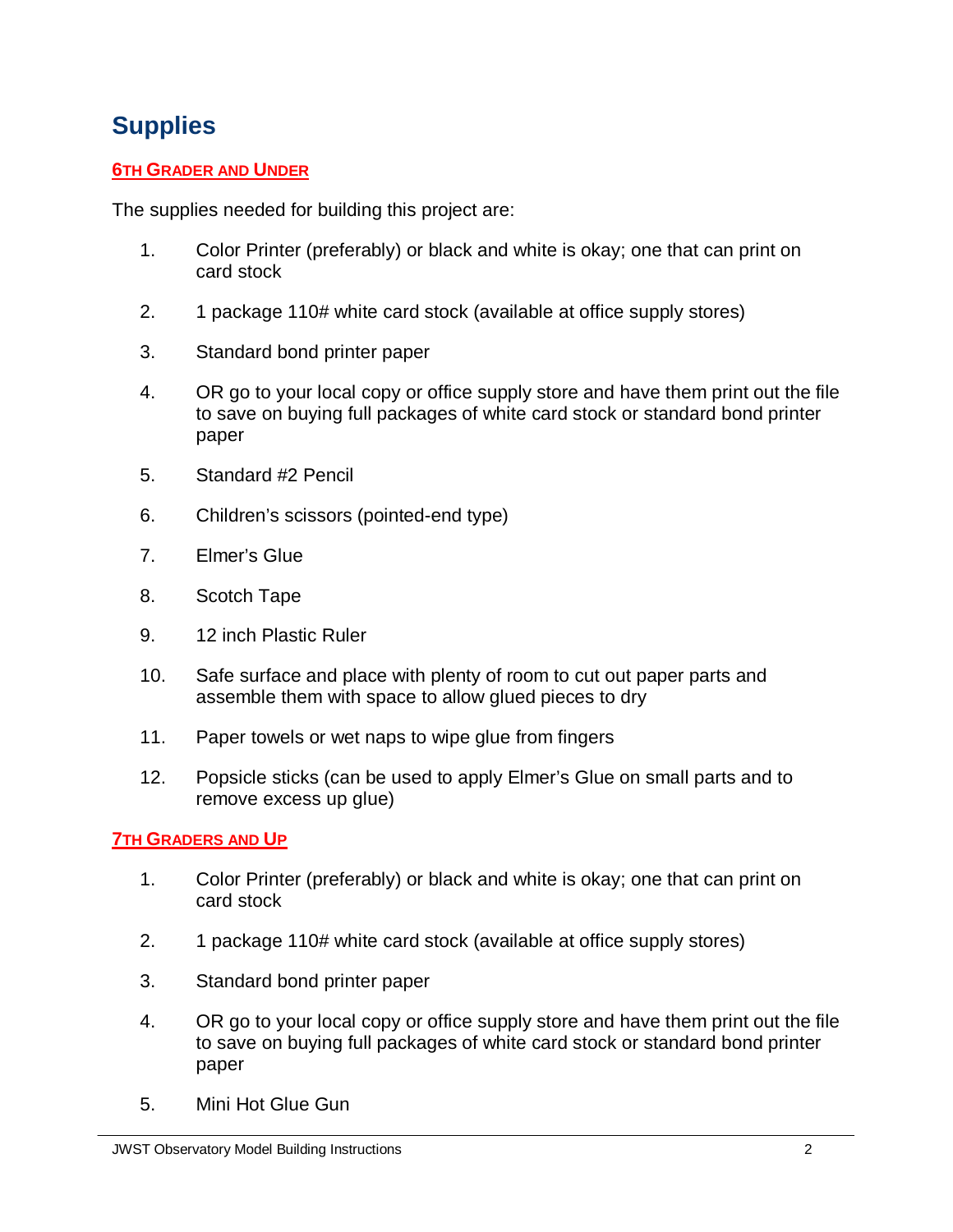- 6. Mini Hot Glue Sticks (twelve 4 inch sticks)
- 7. Thin crafting shears (very sharp and precise scissors, available at arts and crafts stores)
- 8. X-Acto knife (use with supervision if necessary)
- 9. Five extra X-Acto knife #11 blades
- 10. 12 inch metal ruler
- 11. Paper towels or wet naps to wipe glue from fingers
- 12. Safe surface and place with plenty of room to cut out paper parts and assemble them with space to allow glued pieces to dry

**SAFETY CONSIDERATIONS FOR K THROUGH 6TH GRADERS – USE CAUTION:**

- 1. When cutting with scissors
- 2. Using Scotch Tape watch the jagged edges on the end of the tape dispenser
- 3. Paper cuts

**SAFETY CONSIDERATIONS FOR 7TH GRADERS AND UP – USE CAUTION:**

When cutting with scissors / X-Acto knife and using a hot glue gun

#### **TIME CONSIDERATIONS**

This model takes approximately  $2 - 4$  hours to build. So be patient! It's worth it!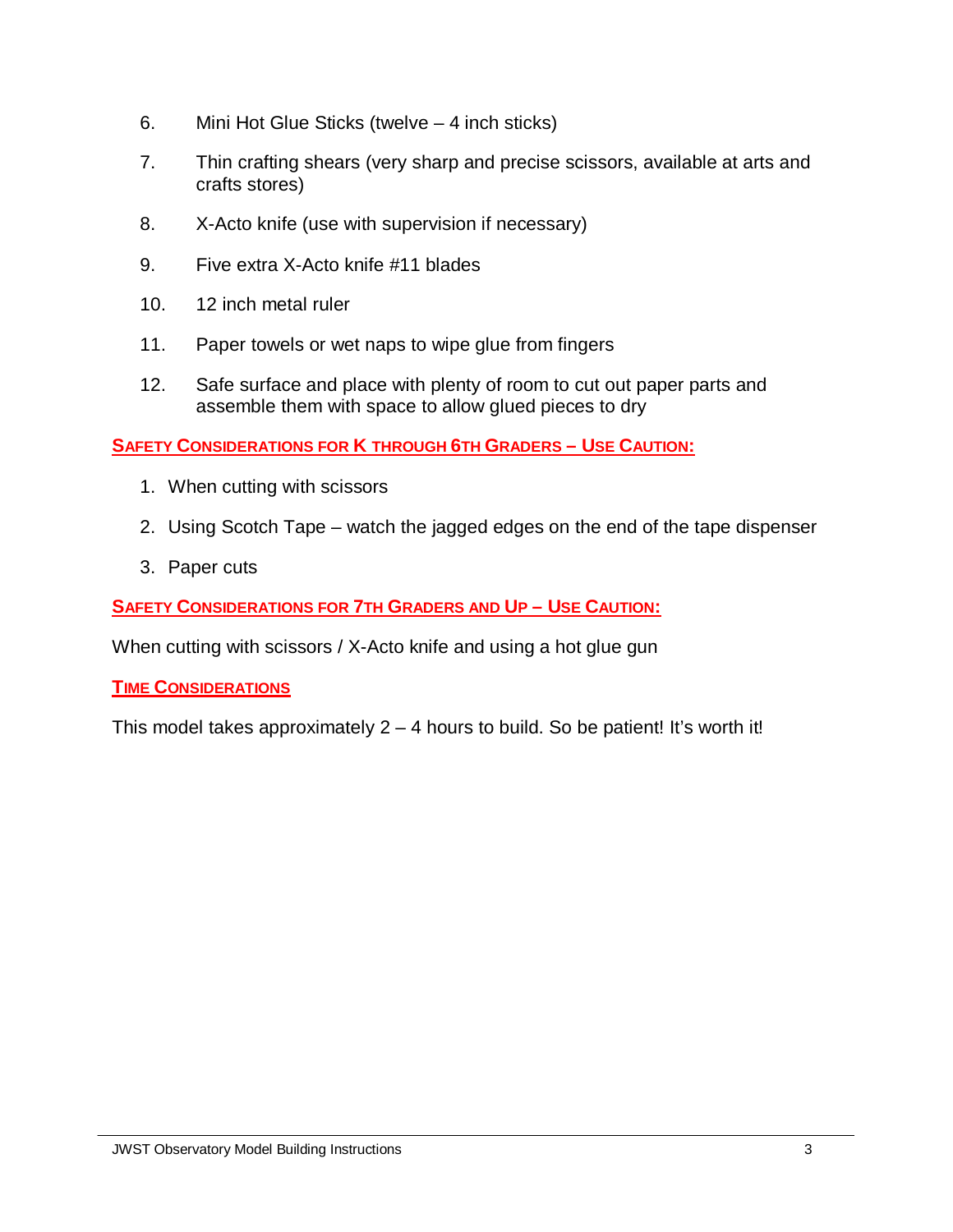### **Getting Started**

#### **6TH GRADERS AND UNDER**

- 1. Print out JWST Model Instructions file on regular copy bond paper for reference as you cut out and assemble the parts.
- 2. Print out JWST Model Parts on the card stock.
- 3. Have supplies ready to cut out the pieces.
- 4. Cut out and assemble one part at a time in the order of the instructions and parts.
- 5. Assemble each piece using either tape or Elmer's Glue or a combination of both. Use what is easiest for you to work with.
- 6. Let each assembled part dry completely before attaching to next part. When using Elmer's Glue, it may take up to ½ hour to dry.
- 7. You can assemble certain parts while others are drying.
- 8. Clean up as you go along to keep things in order.

#### **7TH GRADERS AND OVER**

- 1. Print out JWST Model Instructions file on regular copy bond paper for reference as you cut out and assemble the parts.
- 2. Print out JWST Model Parts on the card stock.
- 3. Insert a new glue stick into the mini hot glue gun.
- 4. Heat up mini hot glue gun. This takes about 5 minutes.
- 5. Have supplies ready to cut out the pieces.
- 6. Cut out and assemble one part at a time in the order of the instructions and parts.
- 7. Use X-Acto knife and metal ruler to score in specified places.
- 8. Fold over scores carefully.
- 9. Assemble each piece using either tape or hot glue gun or a combination of both. Use what is easiest for you to work with.
- 10. Let each assembled part dry completely before attaching to next part.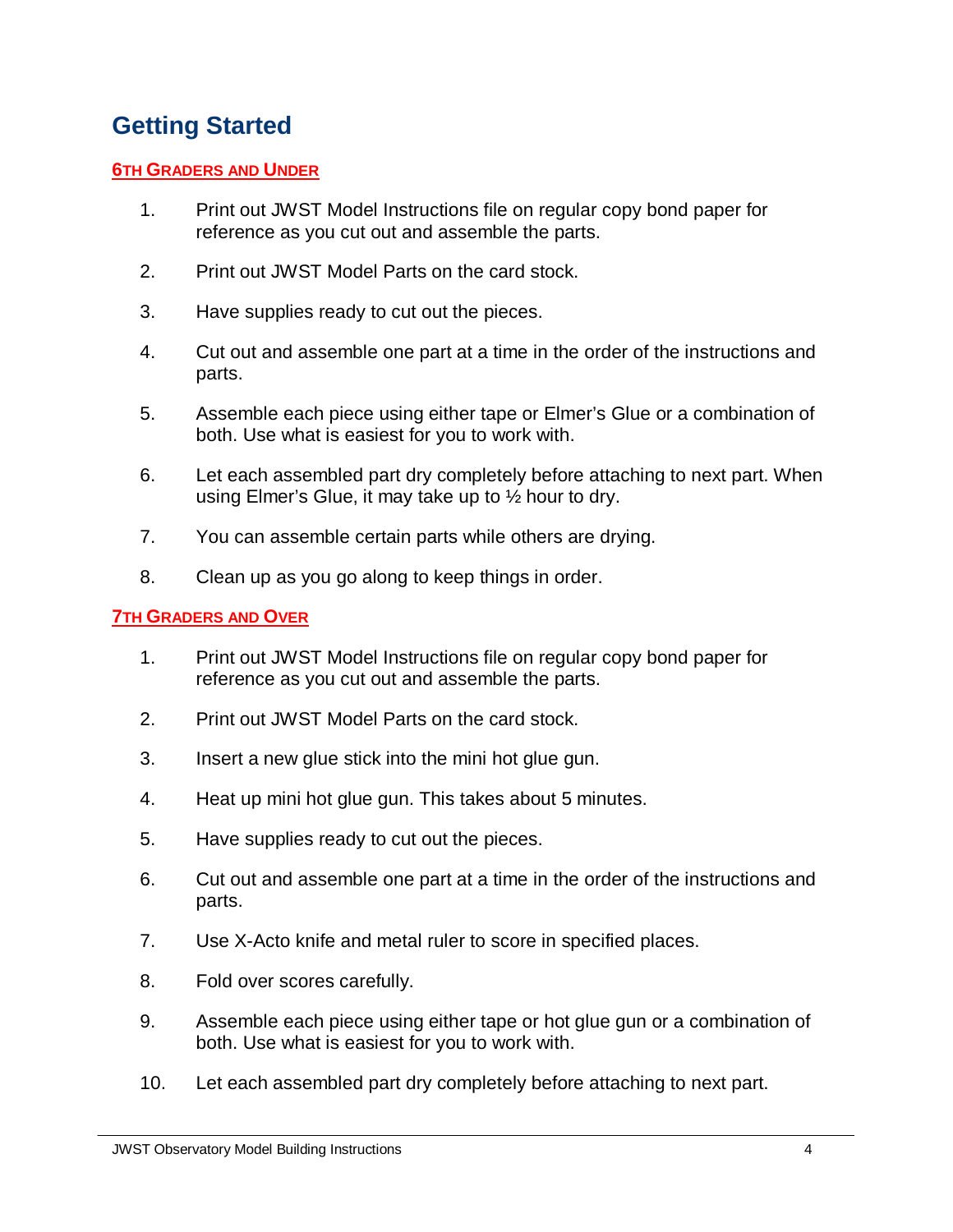- 11. You can assemble certain parts while others are drying.
- 12. Clean up as you go along to keep things in order.



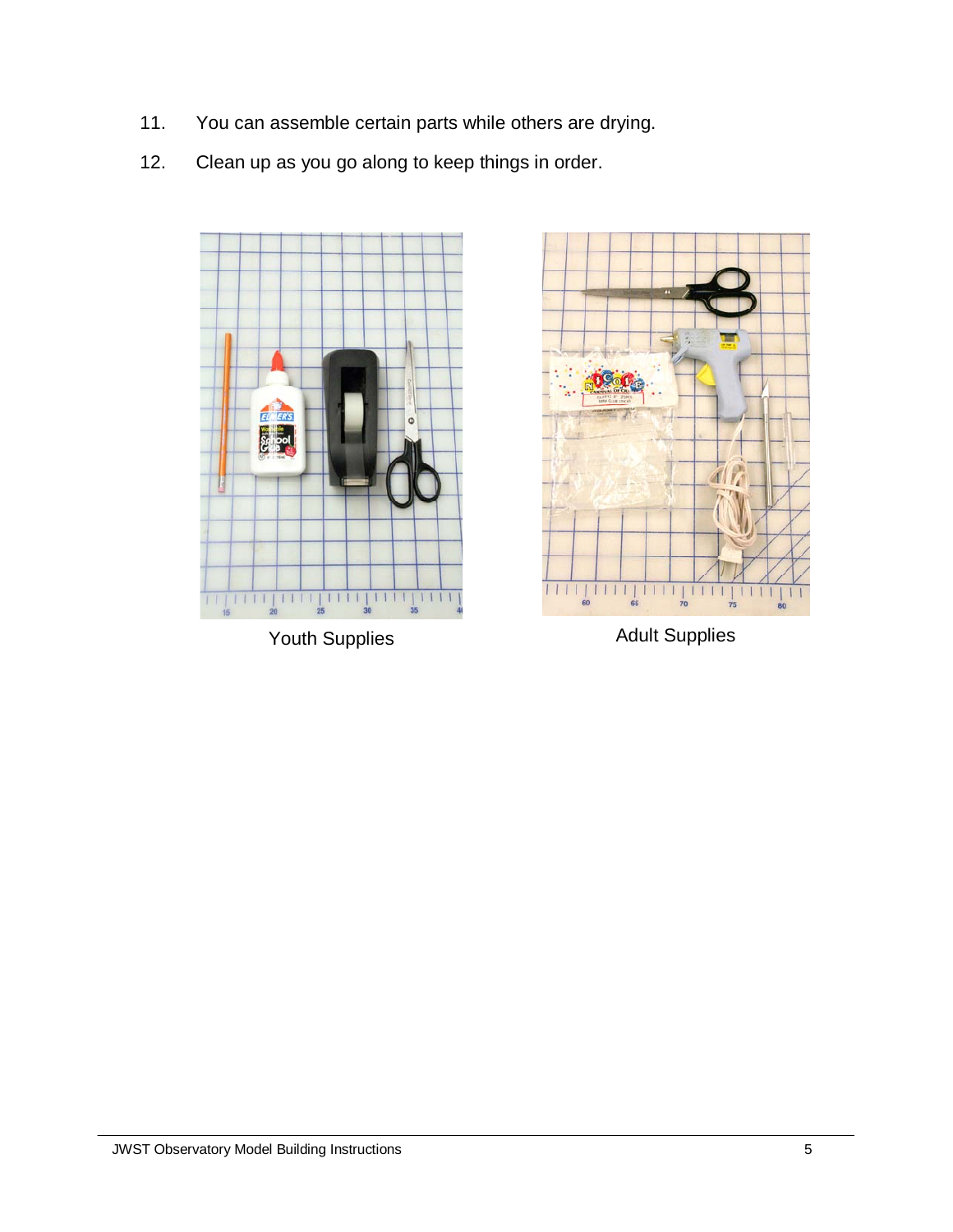## **List of Cutouts / Parts**

Cutouts included in this assembly booklet:

- ¾ Integrated Science Instrument Module (ISIM) (1)
- $\triangleright$  ISIM Electronics Compartment (IEC) (1)
- $\triangleright$  ISIM Instrument Shield (1)
- $\triangleright$  Spacecraft Bus Assembly and diagram (1)
- $\triangleright$  Solar Arrays (2) and assembly diagram
- $\triangleright$  Sunshields (5)
- $\triangleright$  Sunshield Tabs (40) and diagram there are extra tabs
- $\triangleright$  Sunshield Spreader Bars (6) and diagram
- $\triangleright$  Bottom Sunshield Support Beams (6) and diagram
- $\triangleright$  Primary Mirror with extra for printing multiple copies
- $\triangleright$  Primary Mirror Front Backplane Structure (1)
- $\triangleright$  Primary Mirror Back of Backplane Structure (1)
- ¾ Diagram of #2 Pencil for Center Support Boom (1)
- ¾ Cardstock version of Center Support Boom (1)
- $\triangleright$  Secondary Mirror Aft Optics System (1)
- $\triangleright$  Secondary Mirror OTE Secondary Mirror assembly (1)
- ¾ Secondary Mirror Support System Booms (3)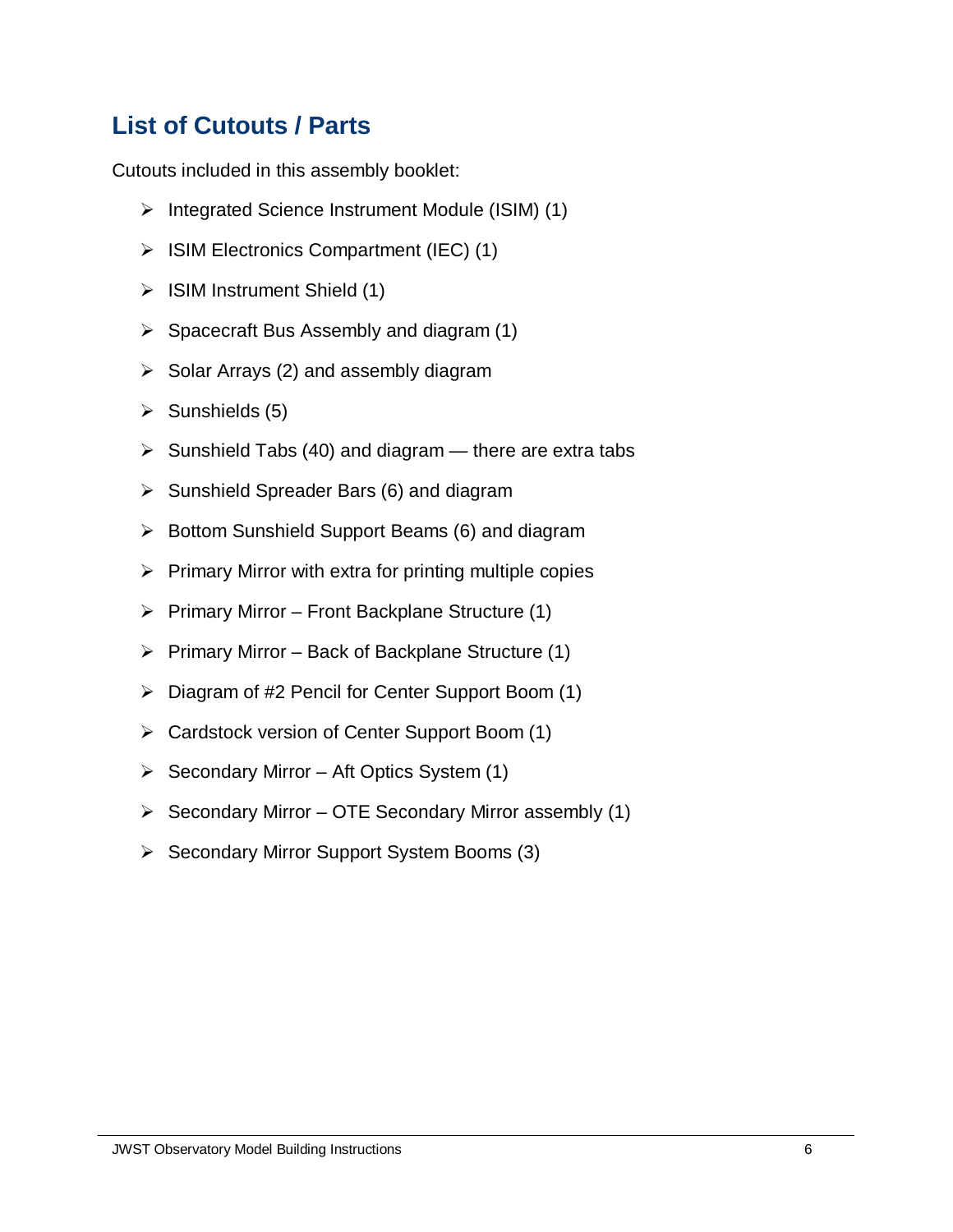### **Assembly Instruction Pages**

NOTE: Read the directions **COMPLETELY** before you start in order to familiarize yourself with the parts and final assembly.

- 1. Assembly of Spacecraft Bus (1)
- 2. Assembly of Solar Arrays (2)
- 3. Assembly of Sunshields (5) and Spreader Bars (6)
- 4. Attach Spacecraft Bus to bottom of Sunshield 5
- 5. Attach ISIM Instrument to Center Support Boom (1)
- 6. Assembly of ISIM and ElC (1) Diagram of ISIM Structure Assembly
- 7. Assembly of Primary Mirror Front and Back (1)
- 8. Attach Primary Mirror Assembly to Center Support Boom (1)
- 9. Assembly of the Secondary Mirror with Support System Booms (1)
- 10. Photo of completed JWST Observatory model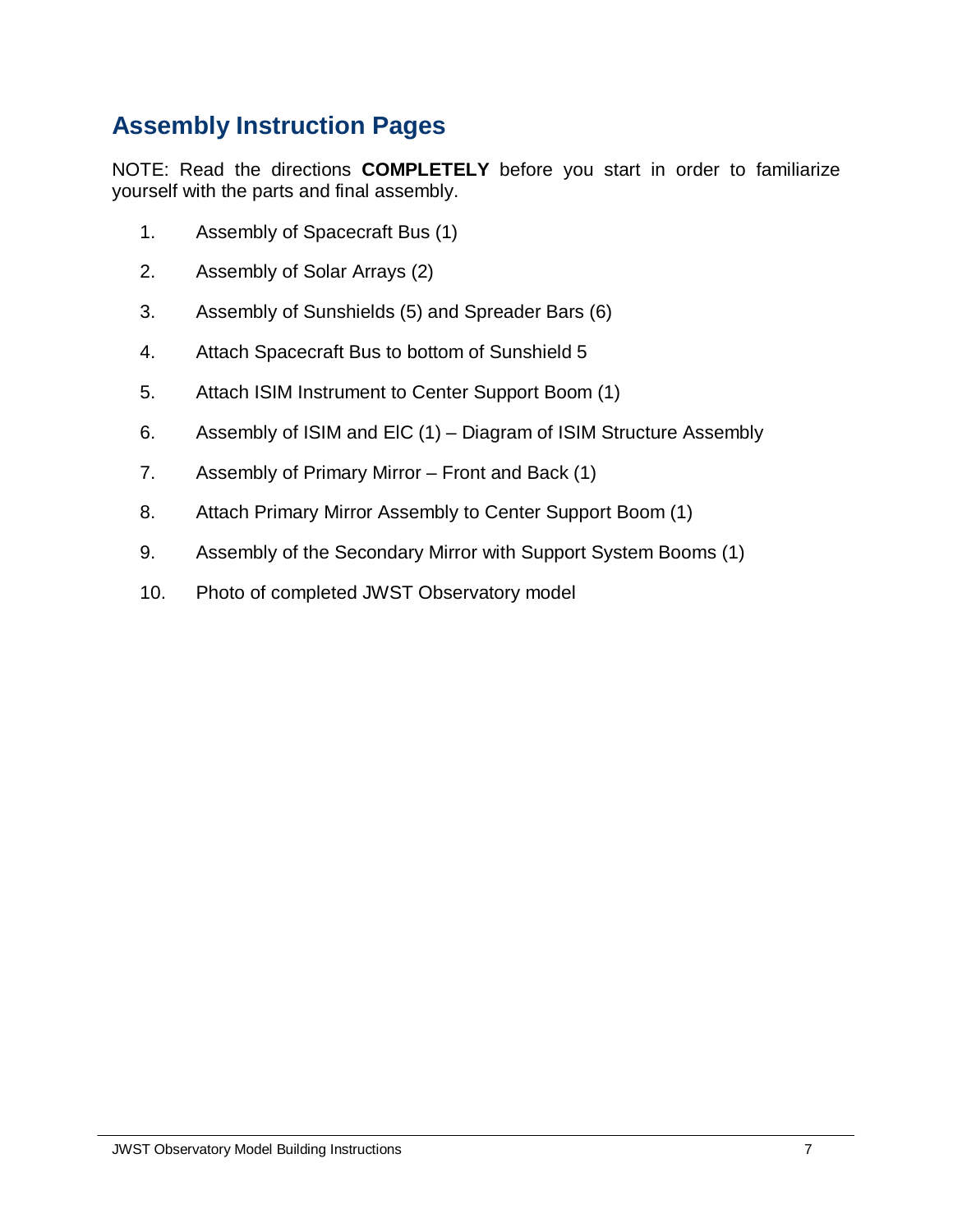### **Step 1: Assembly of Spacecraft Bus**

#### **1.1 SPACECRAFT (S/C) BUS**

- 1. Cut out Spacecraft Bus along outside edges
- 2. Score with scissors or X-Acto knife on dotted lines

*Score = to lightly cut; do not cut all the way through paper* 

- 3. Cut white slits in side of S/C bus in panels 1 and 3 for insertion of solar array tabs
- 4. Fold panels 1, 3, and 4 inward on each dotted line to form a box shape
- 5. Fold tab 1 inward and glue to inside of panel 1
- 6. Fold panel 2 on dotted line
- 7. Fold tab 2 on dotted line and glue to inside of box on panel 4
- 8. Fold tabs 3 6 outward from box

#### Tab<sub>2</sub> Panel 2 Panel 1 Panel 3 Panel 4 Tab 1 Tah 3 Tab 4 Tab<sub>5</sub> Tab 6



### **Step 2: Assembly of Solar Arrays**

- 1. Trim out solar arrays
- 2. Glue A and B back-to-back to create a double-sided array
- 3. Glue C and D to make another double-sided array
- 4. Insert white tabs on solar arrays into slits in panel 1 and 3 of spacecraft bus
- 5. Glue tabs to inside of S/C bus to hold arrays in place
- 6. Unit will be attached to bottom of sunshield in Step 4.1



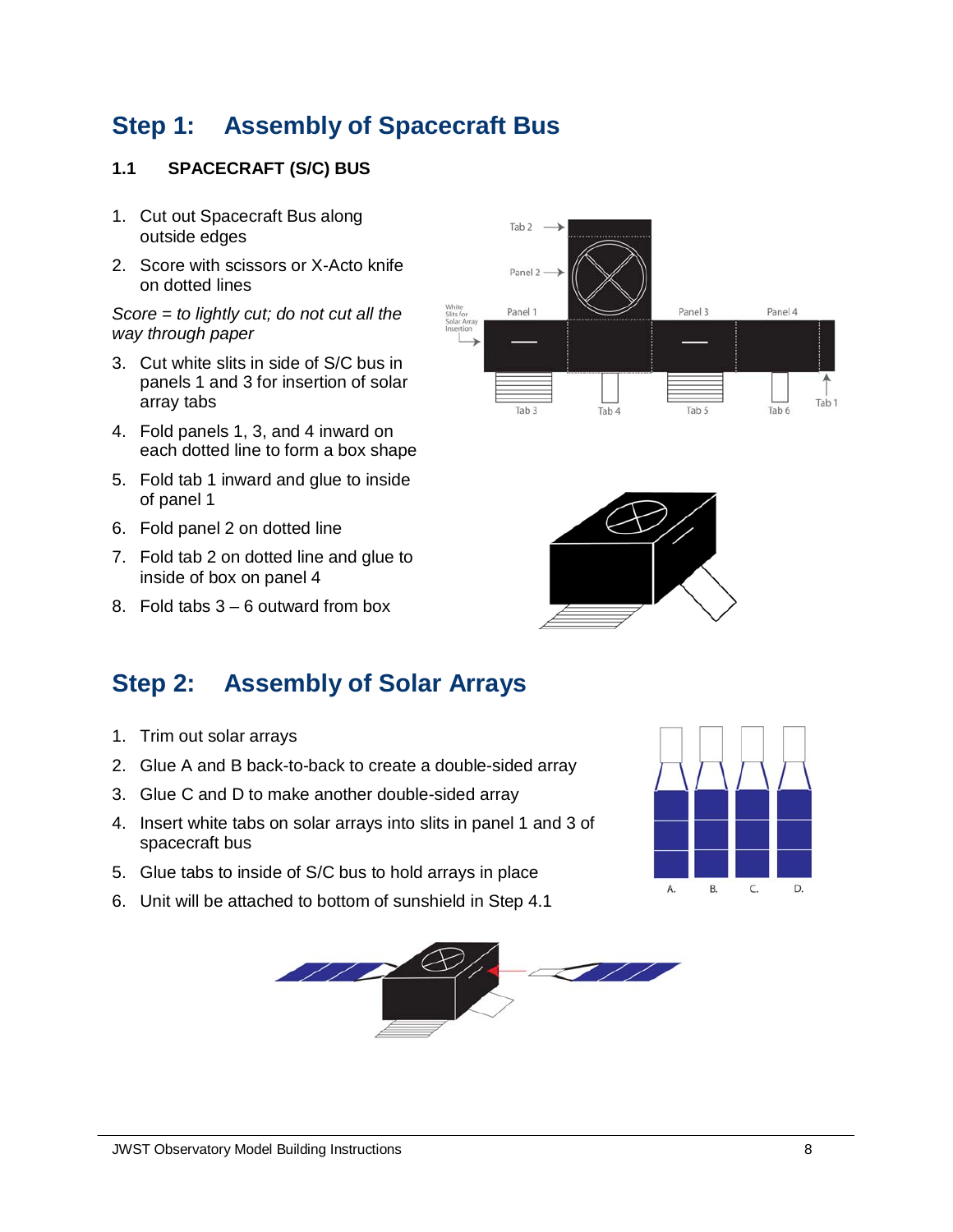## **Step 3: Assembly of Sunshields and Spreader Bars**

#### **3.1 SUNSHIELDS**

- 1. Cut along edge of sunshield; cut out 5 sunshields
- 2. Cut out center circles with small scissors or X-Acto knife
- 3. Cut out tabs so each is separate
- 4. Fold along dotted lines to create a 3-sided tab
- 5. Glue or tape tabs and attach to each sunshield until all 5 Sunshields are stacked evenly (neatness counts!)



#### **3.2 ASSEMBLING THE SUNSHIELD SPREADER BARS**

- 1. Trim on solid black lines
- 2. Score on dotted Lines
- 3. Fold lengthwise on each dotted line
- 4. Tuck 5th side in to form a box shape
- 5. Run glue along inside of flap 5
- 6. Fold over and press closed to create box shaped bars

#### **3.3 ATTACHING THE SUNSHIELD SPREADER BARS**

- 1. Apply glue along any side of spreader bar and attach to each point shown in Diagram 1
- 2. Repeat to attach remaining bars as shown in illustration

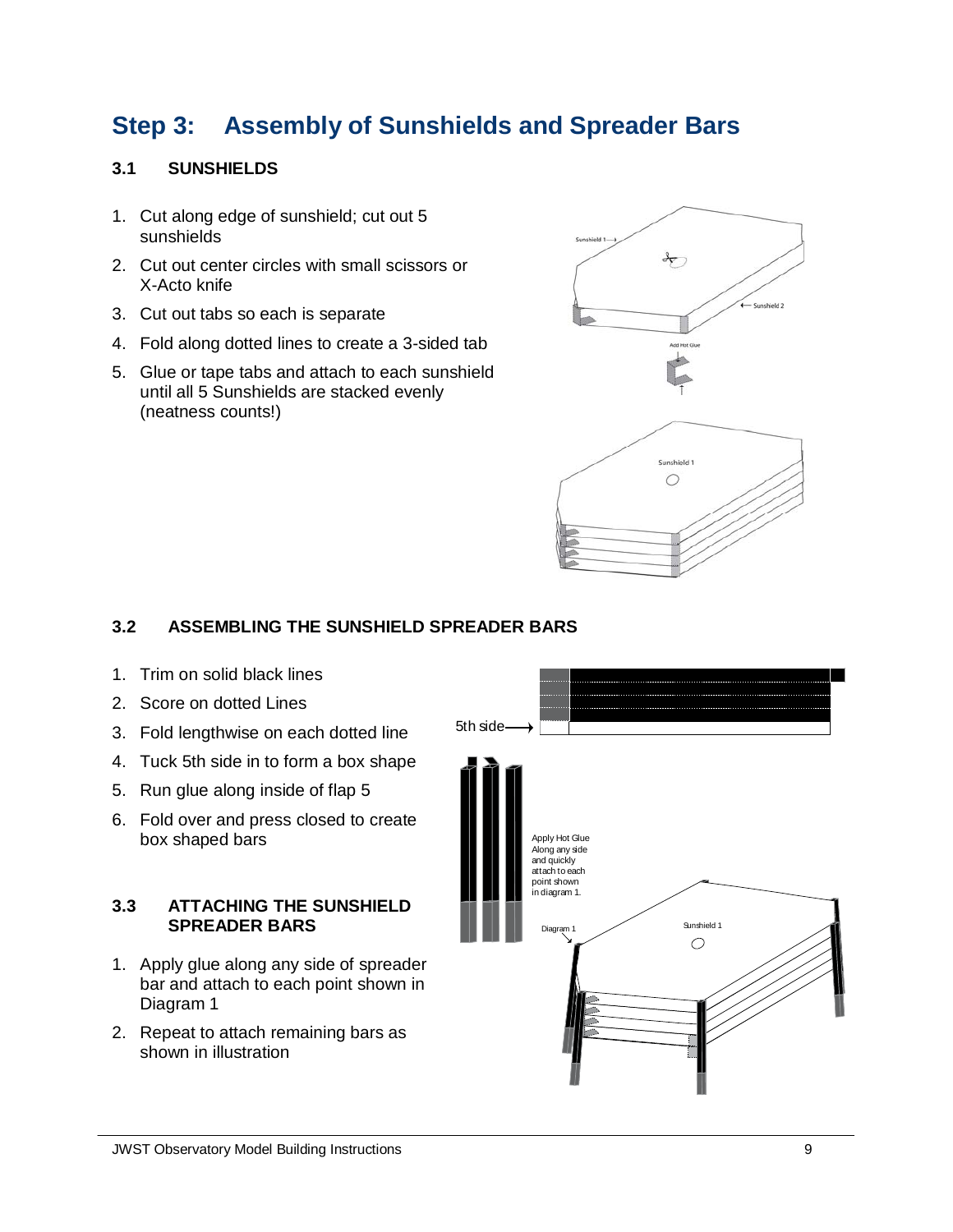### **Step 4: Attach Spacecraft Bus to bottom of Sunshield 5**

#### **4.1 ATTACH SPACECRAFT BUS TO BOTTOM OF SUNSHIELD 5**

- 1. Turn sunshield structure over to begin adhering the Spacecraft bus
- 2. Fold tabs of S/C bus outward
- 3. Line S/C bus to dotted box on bottom of Sunshield 5
- 4. Glue tabs to Sunshield



#### **4.2 ASSEMBLING BOTTOM SUNSHIELD SUPPORT BEAMS**

- 1. Trim on solid black lines
- 2. Score on dotted Lines
- 3. Fold lengthwise on each dotted line
- 4. Tuck 5th side in to form a box shape, let dry completely
- 5. Glue in place as shown on illustration
- 6. Note: Some trimming of beams may be necessary for an exact fit



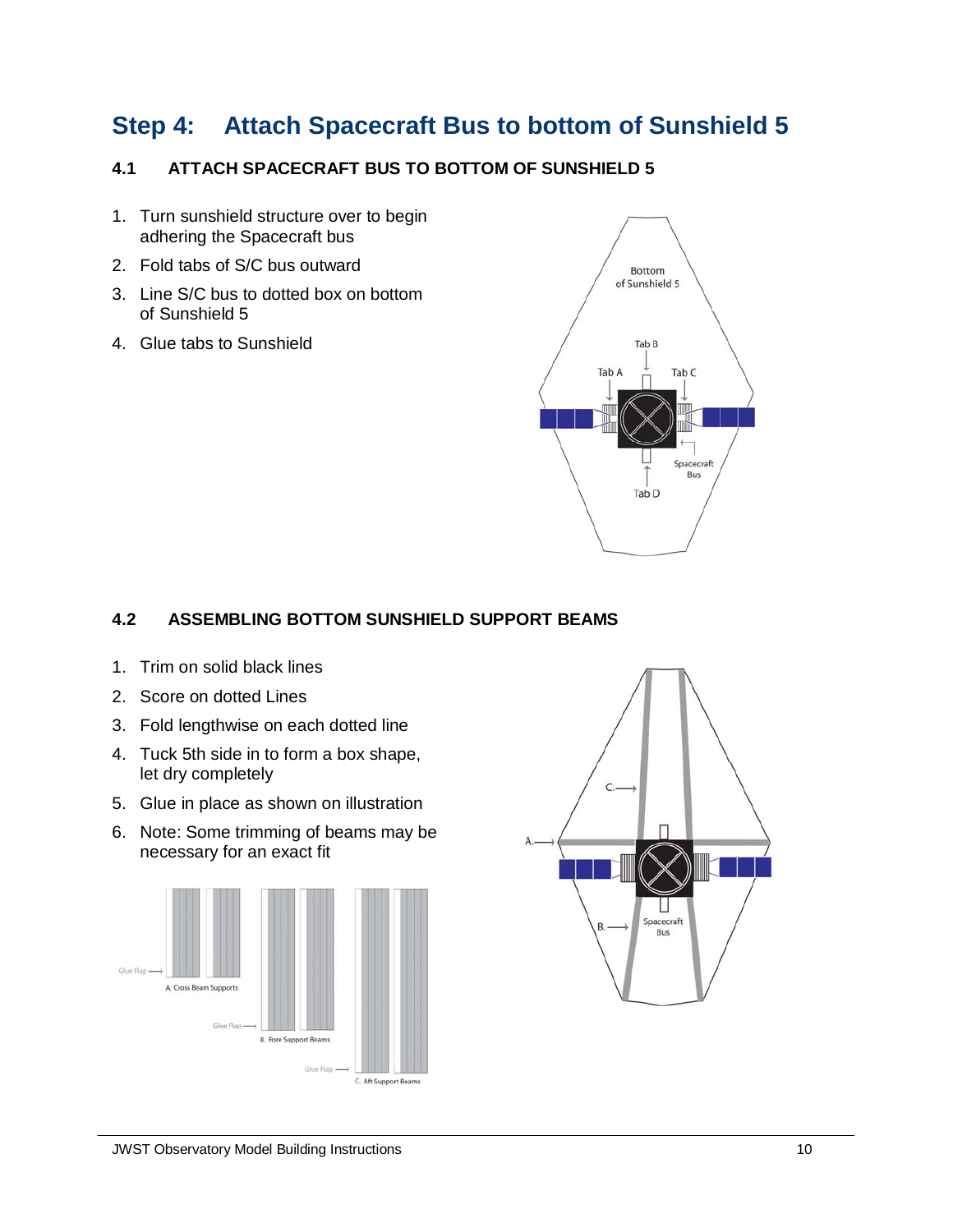## **Step 5: Attaching ISIM Instrument to Center Support Boom**

#### **5.1 ASSEMBLING AND INSERTING THE ISIM INSTRUMENT CENTER SUPPORT BOOM**

- 1. If not using a standard #2 pencil for the center support boom, trim along outside of black lines on card stock version of center boom
- 2. Score on dotted lines
- 3. Fold lengthwise on each dotted line
- 4. Tuck 5th side in to form a box shape
- 5. Run glue along inside of flap 5
- 6. Fold over small tab and press to close
- 7. Insert Center Support Boom down through the center hole Or use a standard #2 pencil for the Center Support Boom
- 8. Apply plenty of glue around the center circle and the Support Boom for greater stability

### **Step 6: Assembly of ISIM and EIC**

#### **6.1 ISIM (INTEGRATED SCIENCE INSTRUMENT MODULE)**

- 1. Score and fold along dotted lines to create a box shape
- 2. Cut out circle on Instrument bottom
- 3. Fold all white tabs inward to prepare for gluing
- 4. Glue tab A to the inside of panel B
- 5. Glue tab C to the inside of the box created from gluing tab A to the inside of panel B





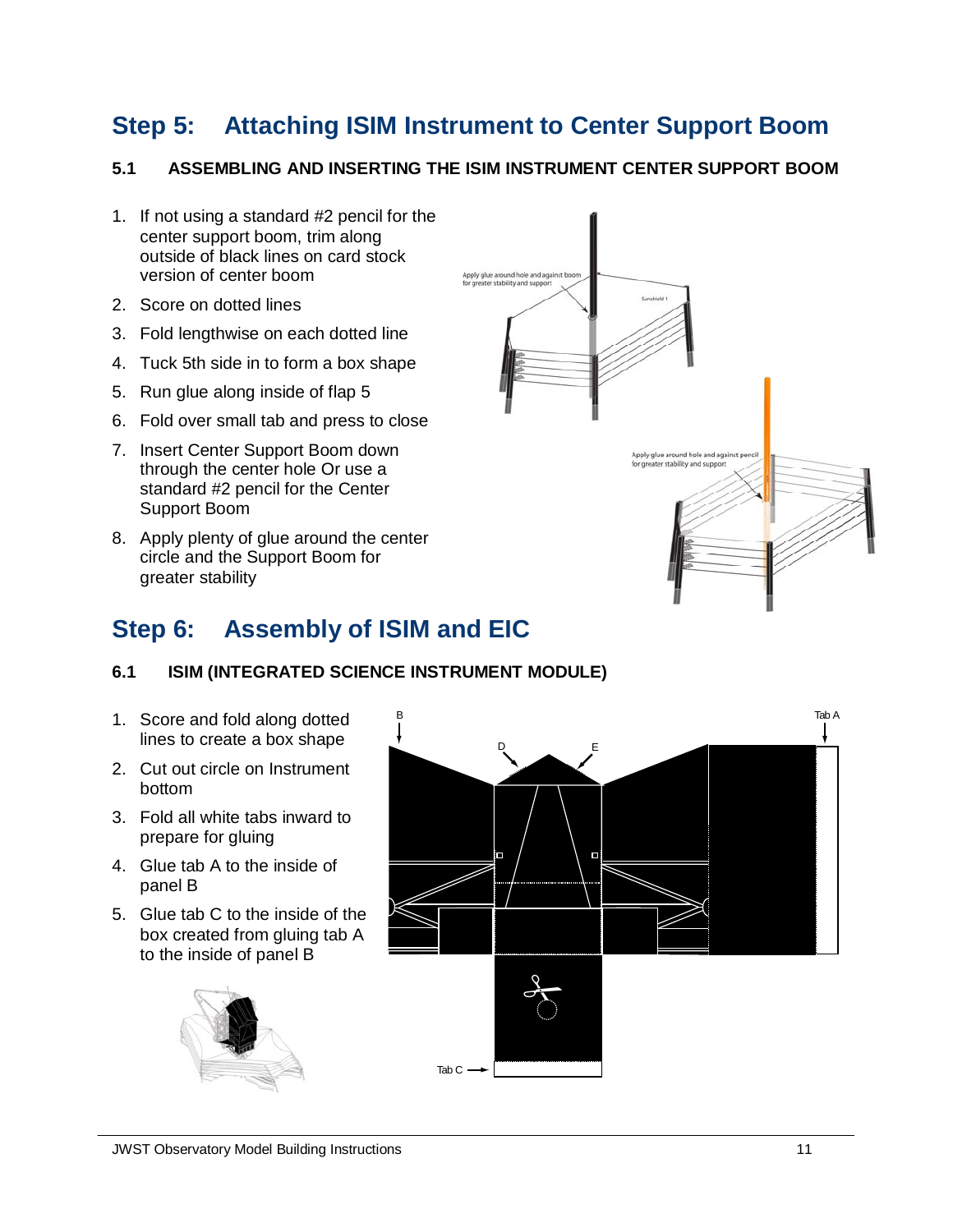**6.2 IEC (ISIM ELECTRONICS COMPARTMENT)** 

- 1. Cut out IEC along outside edges
- 2. Score and fold along dotted lines to create a box shape
- 3. Fold all white tabs inward to prepare for gluing
- 4. Glue tab A to the inside of panel B
- 5. Glue tab C to the inside of panel D
- 6. Glue top of IEC box to bottom of ISIM instrument



#### **6.3 ISIM INSTRUMENT SHIELD**

- 1. Cut out Instrument Shield along outside edges
- 2. Score along centerline and fold in half
- 3. Score and fold tabs
- 4. Center shield over the top of the ISIM instrument
- 5. Glue tabs D and E to the inside of ISIM instrument at dotted lines – D and E in Step 6.1

#### **6.4 ATTACHING THE ISIM INSTRUMENT TO THE CENTER SUPPORT BOOM**

- 1. Apply plenty of glue to center of front side of ISIM instrument
- 2. Attach to center of instrument support boom – pencil or cardstock version
- 3. Hold in place for a few minutes to allow pieces to adhere to each other. If you are using a pencil, you can use a strip or two of clear tape for extra adherence and strength





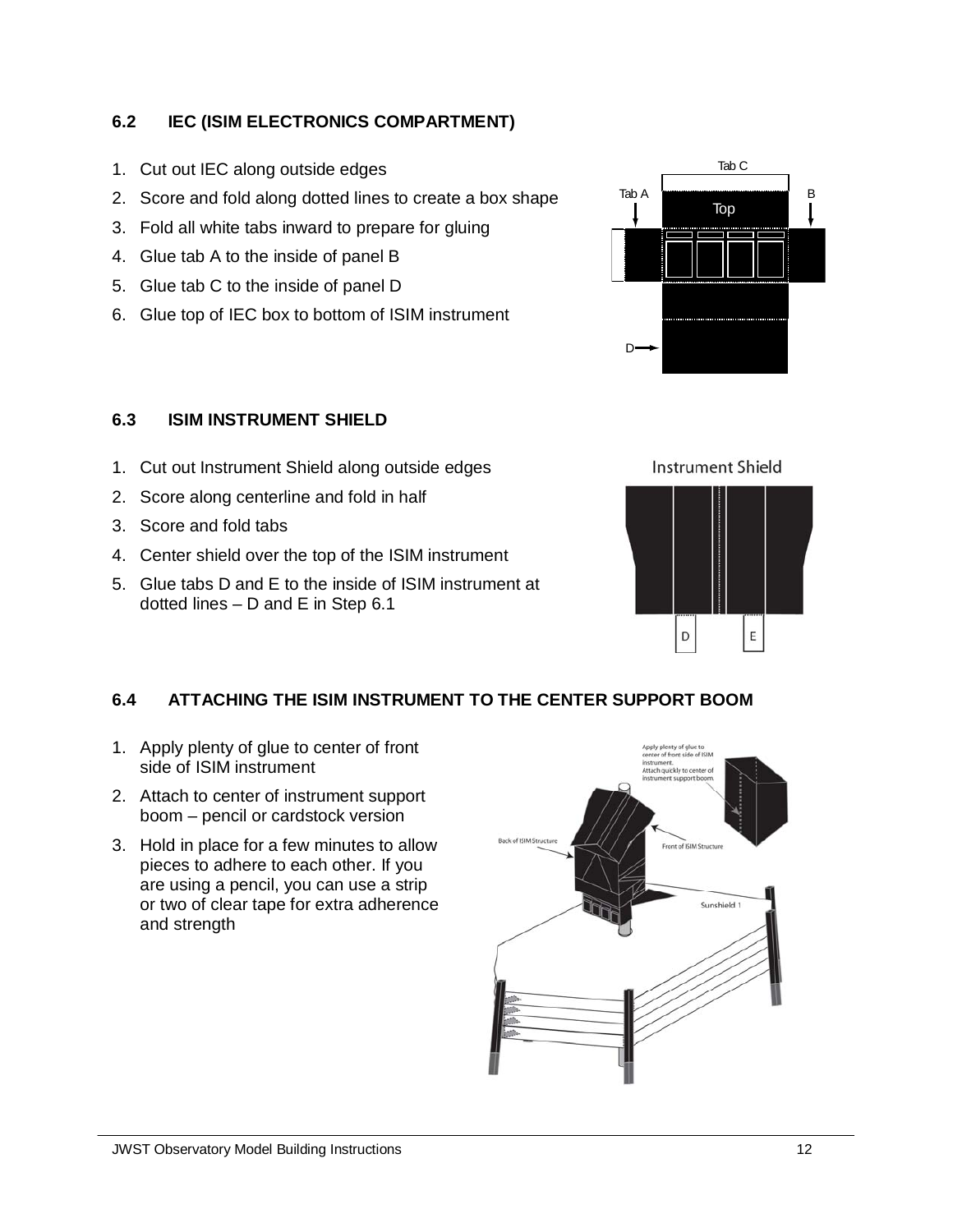## **Step 7: Assembly of Primary Mirror – Front and Back**

#### **7.1 PRIMARY MIRROR**

- 1. Trim out around edges
- 2. Glue Primary Mirrors on top of each other for a 3-D effect



#### **7.2 PRIMARY MIRROR BACKPLANE STRUCTURE – FRONT**

- 1. Trim out Front Shield leaving tabs in place
- 2. Carefully cut on white lines and remove marked triangle and box shaped pieces
- 3. Score between thick black outline and grey interior shading
- 4. Fold the scores inward to create 90 degree edges
- 5. Fold tabs inward for gluing to Rear Shield



#### **7.3 PRIMARY MIRROR BACKPLANE STRUCTURE – BACK**

- 1. Trim out back of shield along black outline
- 2. Line up edges with edges of front shield (with tabs folded inward)
- 3. Glue to tabs
- 4. Apply glue to open edges and hold to close them
- 5. The shield should now be 3-dimensional

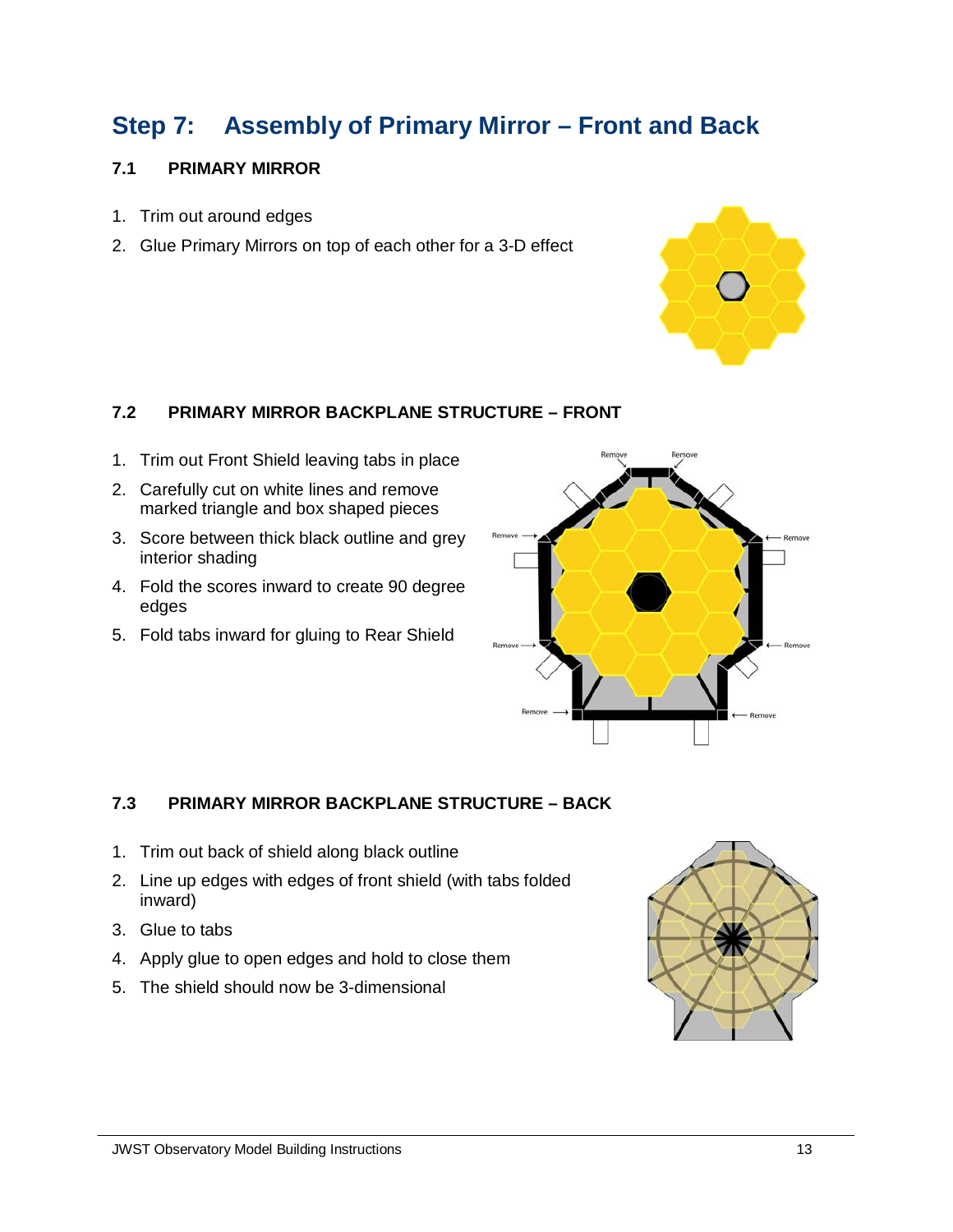#### **7.4 AFT OPTICS SYSTEM**

- 1. Trim out Aft Optics System
- 2. Fold tabs inward, away from the black side
- 3. Wrap half circle shape to form a cone, lining it up until the inside diameter matches the size of the center circle
- 4. Fold the center circle downward to close up the cone
- 5. Apply glue to seal cone together
- 6. Run glue along outer edge of circle and fold center circle down to close the cone
- 7. Fold white tabs inward and apply glue
- 8. Line up cone with the imprinted circle (A) on the primary mirror
- 9. Hold in place until adhered







### **Step 8: Attach Primary Mirror Assembly to Center Support Boom**

#### **8.1 ATTACH PRIMARY MIRROR ASSEMBLY TO CENTER SUPPORT BOOM**

- 1. Apply plenty of glue to center instrument Center Support Boom. If you are using a pencil for Center Support Boom, apply glue to the pencil
- 2. Line up Mirror Assembly to the center of the boom and hold in place until adhered



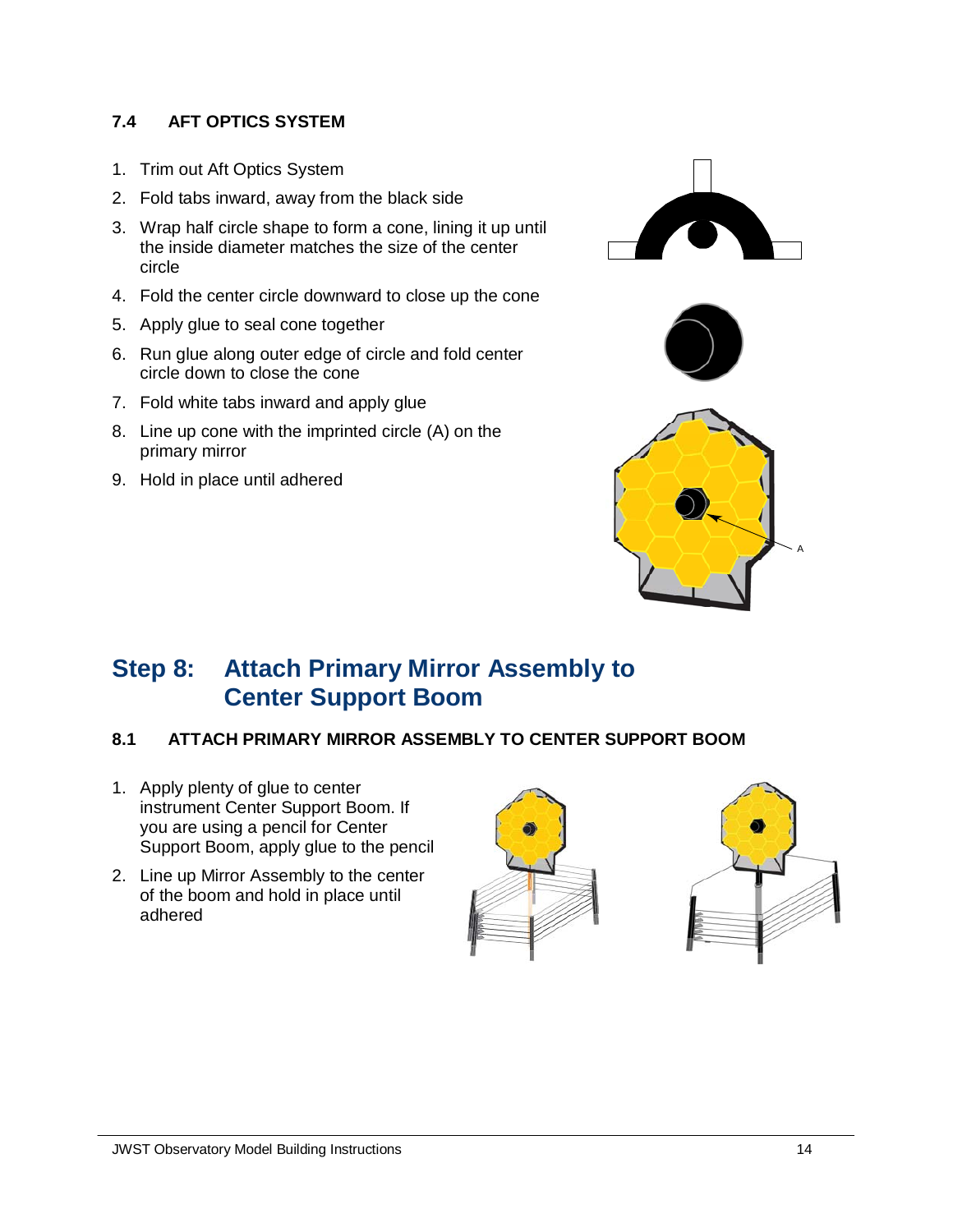### **Step 9: Assembly of Secondary Mirror with Support System Booms**

### **9.1 OTE SECONDARY MIRROR ASSEMBLY**

- 1. Follow steps 1– 5 for Aft Optics System (Step 7.4)
- 2. Fold tabs inward and press firmly. This one will hold the OTE Secondary Mirror Support System Booms on the inside of the cone



#### **9.2 OTE SECONDARY MIRROR SUPPORT SYSTEM BOOMS**

- 1. Trim out booms
- 2. Score along dotted lines lightly for folding
- 3. Fold along each score to form a box shape
- 4. Run glue along flap 5 and fold over to hold box shape boom in place
- 5. Repeat for remaining two booms
- 6. Booms will be attached in Step 9.3